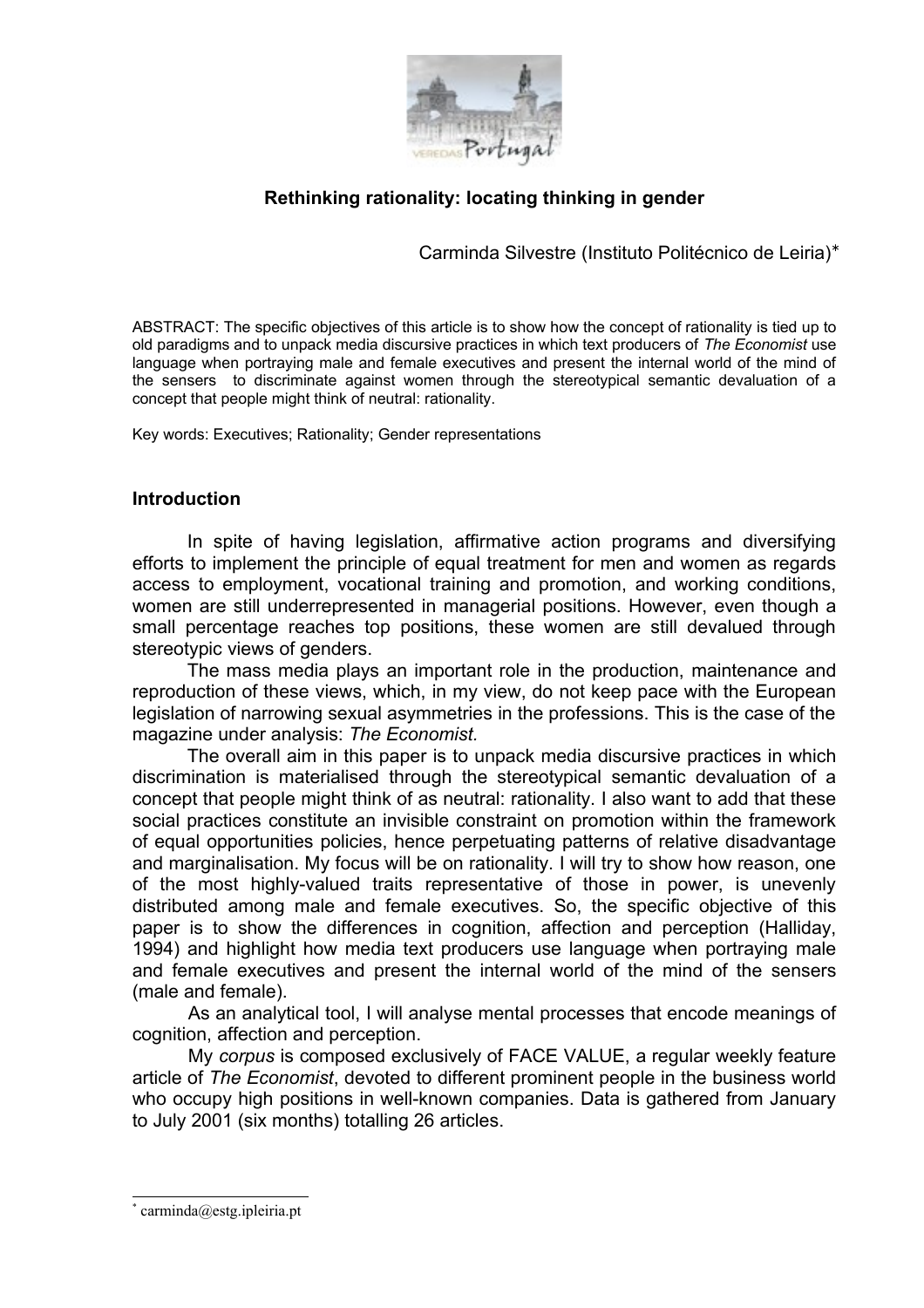

## **1. On rationality**

My main concern is to establish a relationship between assumptions about the concept of rationality and to show how it has been seen throughout time and what its relation is to gender. My point here is to take Foucault's perspective of genealogy, the re-reading of historical texts for a period of rapid change such as ours is. This provides an opportunity to examine androcentric discourse and see how truth has been constituted to marginalize women throughout time.

Departing from this idea, my concern is directed at the role of rationality with its applicability in the domain of the professions (executives, managers, entrepreneurs) and the role it plays in practices of discrimination when, for example, selection or promotion are in question.

Falmagne and Hasse (2002) mention a series of influential books and articles within the feminist philosophy tradition that show the traditional stance of the man-ofreason, a term in itself a definition, (independent, neutral, and unemotional) to be an illusory ideal. They add that the traditional dichotomy between the man of reason and the emotional woman would need to be rethought in terms of a more complex single human subject, able to reason *and* feel (their italics).

From Plato and Aristotle to Kant and beyond, the philosophical tradition of the West has designed the concept of reason where women and other oppressed groups were excluded (Plumwood, 2002, p. 11). For Plato it is those who represent reason (the Guardians) who should rule over the other elements in the state. Following this tradition, Aristotle explicitly conceives the social and natural orders as a rational meritocracy in which the rule of men over women, of masters over slaves, of Greeks over barbarians, and of humans over animals is justified and naturalised by the supposed lesser degree of reason inherent in the latter (Aristóteles, 1977). These ideas encapsulate the dominant traditions of Western thought where areas of exclusion are associated not only with women but also with other subordinate groups such as the colonised, subordinate economic classes, etc.

Out of this tradition, Theodor Hippel, an eighteenth-century German thinker, asserted that women could not be rational because the German word for 'reason' is masculine (Cameron, 1985, p. 21). Cameron adds with some irony that history does not record whether he felt rationality to be the exclusive property of women in France, since the French word *raison* is grammatically feminine! The same happens in the Portuguese language where words like *razão* or *racionalidade* are grammatically feminine. In fact, believing in what Cameron says, the Greek Sophists, for example, are usually credited with originating the notion of gender, believing that the gender of a word must reflect its essential qualities.

In the 19th century, in this same tradition, the German grammarian Jakob Grimm was to see gender classification as the metaphorical extension of sex to the rest of the world. He spoke of the concept of grammatical gender as an extension of a "natural" order onto each and every object (Romaine, 1997, p. 53).

Most authoritative nineteenth-century writers on logic believed that their discipline was the science of thought and that logic was the basis of all mental processes. John Stuart Mill (1874), for example, thought that it was logic that constituted the "science of reasoning".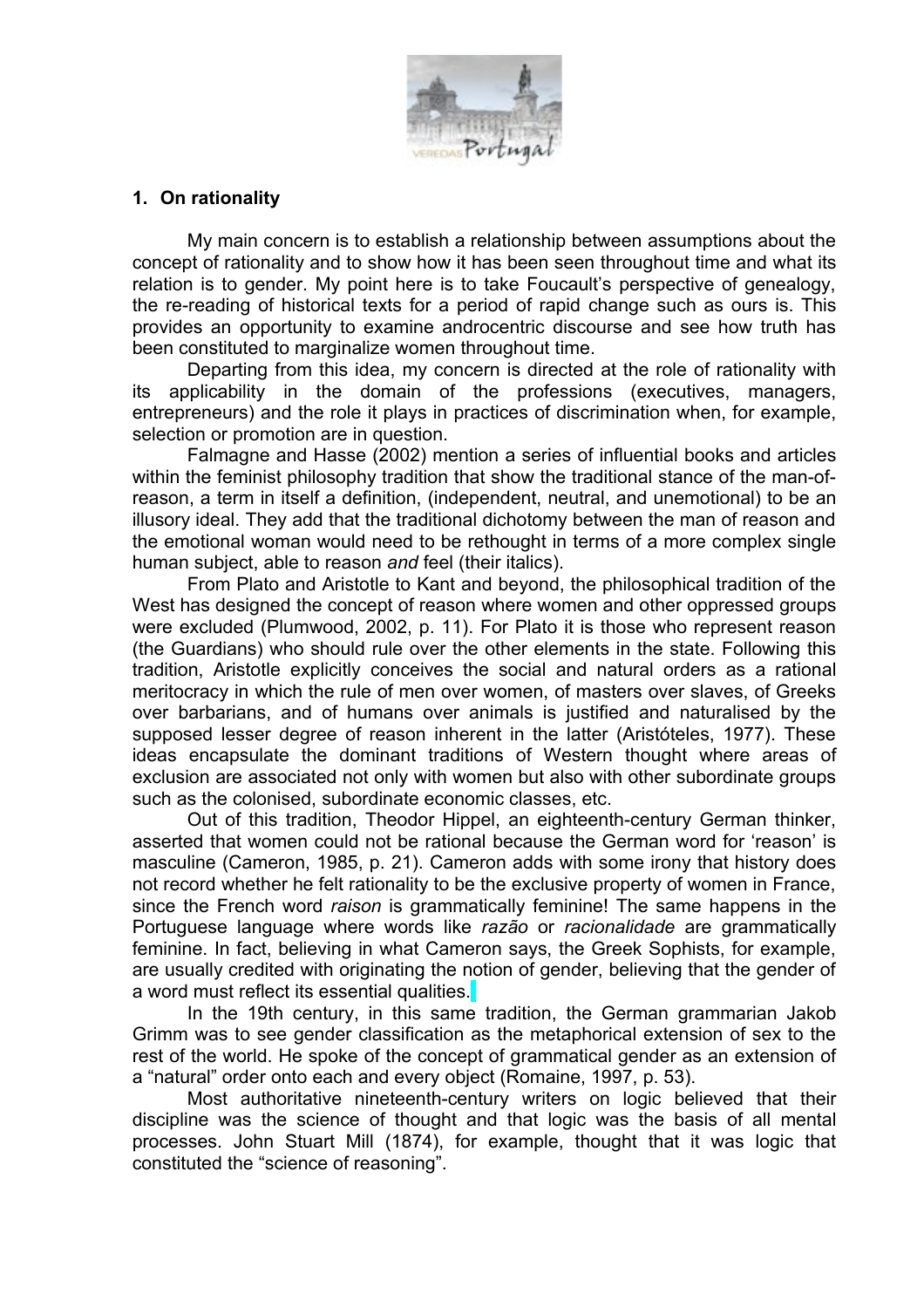

It was only in the 1930s, with the separation of psychology as a discipline from philosophy, that writers suggested that everyday thinking was not based on pure logical forms. Bruner, Goodnow and Austin (1956), for example, concluded that:

> much of human reasoning is supported by a kind of thematic process rather than by an abstract logic. The principal feature of this thematic process is its pragmatic rather than its logical structure (OLIVER, 2002, p. 211).

In spite of this trend that in their ordinary thinking people tended to prefer empirically reasonable propositions to logical ones, it remained implicit in psychological discourse that logical, analytical thinking was superior to and different from "intuitive" thinking. According to Oliver (2002, p. 11) the acceptance of logical thinking as superior remained relatively unquestioned within psychology as a discipline.

Rational thinking assumes that rationality and emotionality are, if not mutually exclusive, certainly incompatible. Thought and feeling are seen as separate processes where emotionality takes the form of subjective, passionate expression and therefore, incompatible with "objective" logical thought. In sum, the polarity that opposes rationality to emotionality has been regarded as a natural antinomy.

Oliver (2002, p. 213) mentions the work of Letwin (1987) in a reevaluation of this dualism, where he presents arguments which show how rationality has two distinct but interactive senses, where one is based on cognitive or logical judgements, and the other on the individual's subjective sense of what is "right" for them. Considering the coexistence of the two interrelated processes, the author sees no "struggle between reason and desire", since they are essentially interdependent and both intrinsically rational in the personal/pragmatic sense.

António Damásio (2001), a Portuguese neuroscientist, in his influential book *Descartes's Error: Emotion, Reason, and the Human Brain*, argues that reasoning requires affect, denying the split between cognition and affection. Reasoning, he argues, is not as pure as people want to believe, and emotions and feelings are intertwined in reasoning.

Taking this axiom into account and bearing in mind that rational judgement or decision making is an instrument used in executives' daily lives, the equation of rationality is going to be discussed below in relation to the polarising treatment that gender is still submitted to.

## **2. Method and Approach**

Rationality is generally defined in terms of behaviour that satisfies the conditions of consistency and fulfilment of certain aims. A rational (adj.) person, according to the definition of the *Oxford English Dictionary* (Oxford – 20 volumes, OUP, 1989), is:

- 1. having the faculty of reason, endowed with reason
- 2. on pertaining or relating to reason
- 1. based on, derived from reason or reasoning
- 2. agreeable to reason, sensible, not foolish, absurd or extravagant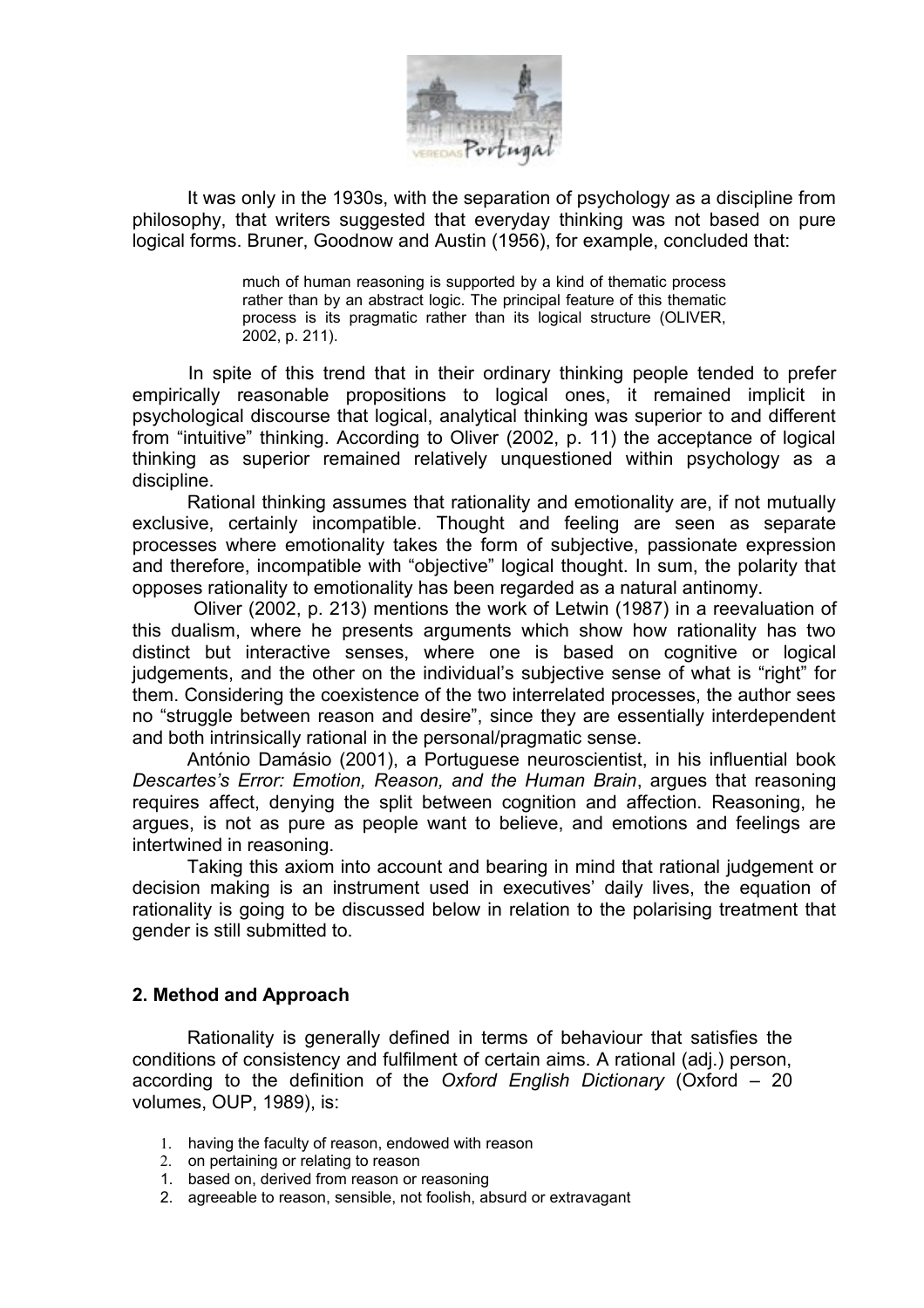

- 3. applied to quantities or ratios which can be expressed without radical signs
- 4. of a conjunction: that indicates reason

Looking at these 6 entries provided by the dictionary, we easily see that 5 entries privilege the traditional semantics of the concept (cognition), whereas only one, number 4, conveys a certain hybridisation between affection and cognition, but the latter is emphasised by the expansion of the explanation. In fact, in spite of the scientific developments in areas such as psychology or neurobiology, there is still a heavy tradition that is felt in the semantics of the concept.

Following Halliday (1994), who divides mental processes into: cognition (verbs of thinking, knowing, understanding), affection (verbs of liking, fearing) and perception (verbs of seeing, hearing), I shall analyse my data in accordance with his terminology and I shall consider what my findings indicate with respect to the concept of rationality.

As Eggins (1994, p. 241) puts it, mental processes usually answer the question: - what do you think/ feel/ know about X?

On the other hand, Halliday (1994, p. 114-117) gives five criteria for distinguishing between material and mental processes:

1. The involvement of at least one human participant;

2. The kind of entity which can fill the other participant (the

- Phenomenon) is less restricted;
- 3. The tense;
- 4. Reversibility;
- 5. The need of different type of questions to probe the process.

These criteria were taken into account for probation of the data.

## **3. The Results**

In this section I shall look in some detail at the way in which media text producers use language when portraying male and female executives and present the internal world of the mind of the sensers. In this context, I shall give some examples of cognition mental processes.

1."He predicts a slowdown to 7% in 2001."

2. "Though he, like Alan Greenspan, does not believe that the party is over for the American economy…"

3."As he admits: "I now know how my father must have felt.."

4."the inspiration was this: the semiconductor industry, Mr Chang understood, was in fact not one but two industries, and it would be best to separate them out."

5."he clearly thinks he can make the transition work."

6."Ms Wachner initially underestimated the importance of big discount stores such as Wal-Mart…"

Considering that in the 26 articles, 23 were written about male top executives and only 3 about female top executives, the following table shows the distribution of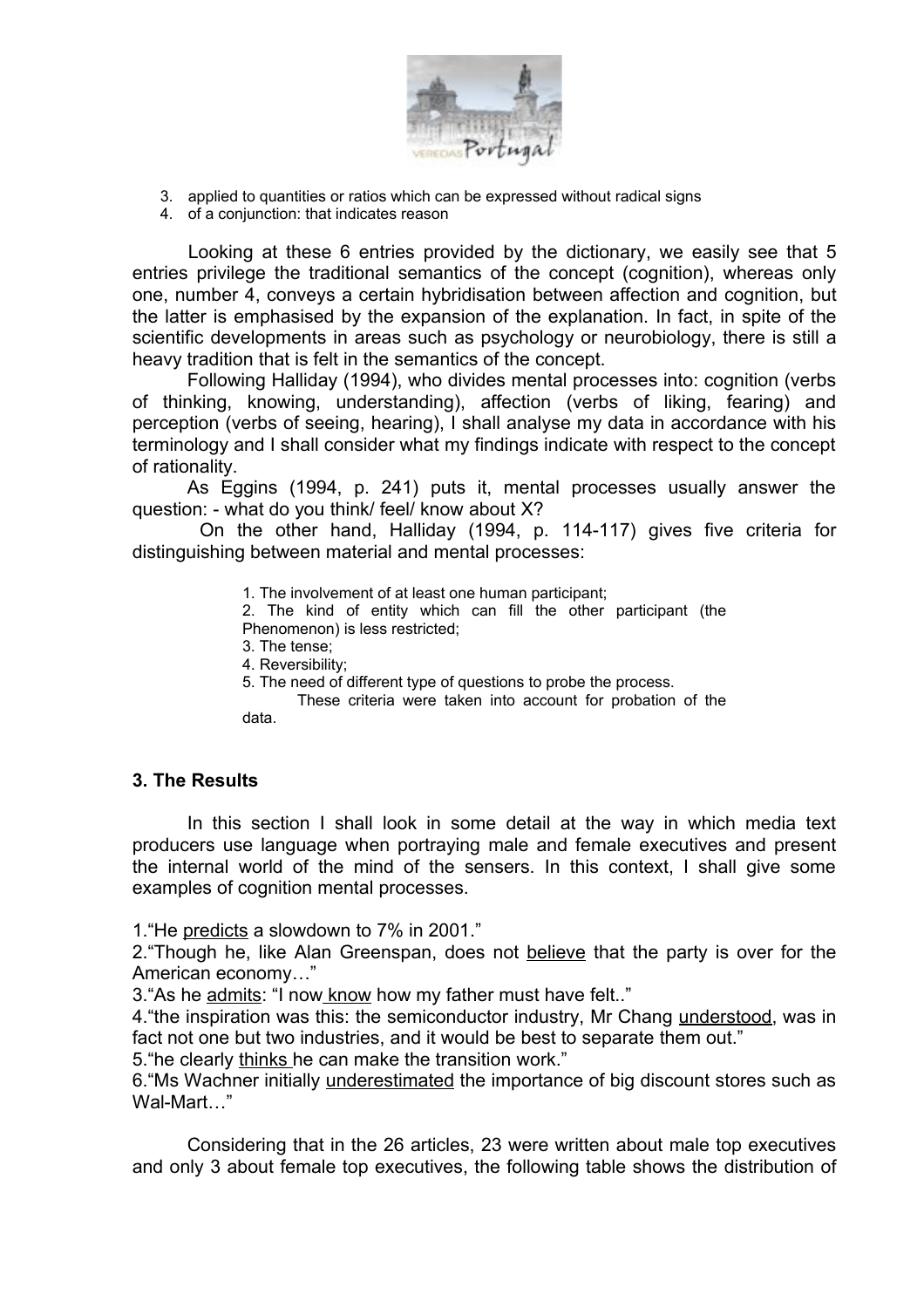

the different mental processes, materialised here as verbs, in relation to male and female executives:

Table 1: Distribution of mental processes by gender

| <b>SENSER</b> | Cognition                            |
|---------------|--------------------------------------|
| male          | think(texts3;3;6;6;8;10;10;11;13;20) |
|               | admit (texts 7;8;16)                 |
|               | predict (text 8)                     |
|               | know (text 15)                       |
|               | understand (text 20)                 |
|               | believe(texts1;6;8;12;21)            |
|               | find(texts 1;8;18;18;20;20;20)       |
|               | reinvent (text 9)                    |
|               | imagine (text 2)                     |
|               | divide [classify] (text 3)           |
|               | plan (texts $6;6;6$ )                |
|               | consider (text 16)                   |
|               | intend (text 18)                     |
|               | decide (text 18)                     |
| female        | know (text 4)                        |
|               | underestimate (text 24)              |
|               | miscalculate (text 24)               |

The comparison of the verbs shows two different logics. The differences of representation are asserted through the semantic devaluation of the chosen processes to portray women and their mental ability: cognition. The verbs that were chosen show the negative evaluation materialized through the prefixes *under-* and *mis-*. On the other hand, a large amount of positive and diversified evaluation is used to portray male executives.

Within the perception sub-group of mental processes, men and women are portrayed in an apparently similar way, as the following examples show:

7."Mr Chang sees nothing positive about the present slump."

8."What the company needed, Ms Bravo saw, was better operational and financial"

However, the small amount of verbs included in this group and its relation to the proportion of portrayed men and women show the disproportion, as table 2 illustrates.

| <b>SENSER</b> | Perception           |
|---------------|----------------------|
| Male          | see (texts 18;19;20) |
| Female        | see (texts $5,24$ )  |
|               | recognize (text 5)   |

Table 2: Distribution of mental processes by gender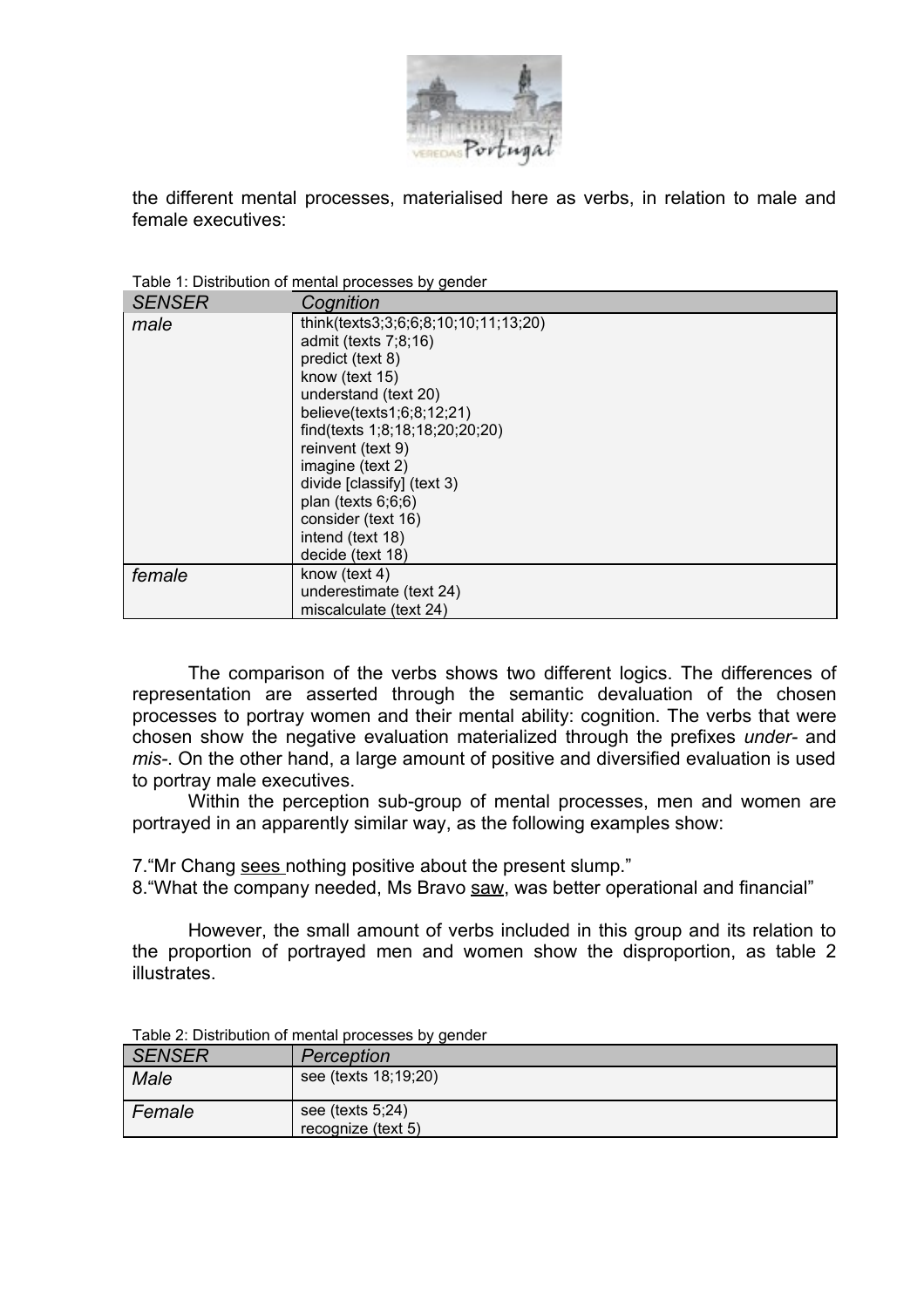

Finally, within the affection sub-group of mental processes, I emphasise the semantic evaluation attributed to female and male executives as it is shown in table 3. The negative evaluation expressed through the verb "hate" when the senser is a woman contradicts the positive evaluation expressed through the verb "love" experienced by a male executive. Besides these opposing verbs, other verbs with positive semantic evaluation are chosen to portray male executives. Affection, traditionally associated with women, occurs differently in my results. Some evidence should be given to the fact that there is a certain tendency in these processes to associate men with affection, as the following examples show:

9."He loves cock-fighting"

10."Mr van Vlissingen likes to fly in the cheap seats." 11."What Mr Stonecipher saw horrified him."

| <b>SENSER</b> | <b>Affection</b>                      |
|---------------|---------------------------------------|
| male          | horrify (text 23)                     |
|               | dislike (text 6)<br>love (text $12$ ) |
|               | like (texts 13;14;16;18)              |
|               | enjoy (texts 16;20)                   |
|               | fancy (text 16)                       |
| female        | hate(text 5)                          |

Table 3: Distribution of mental processes by gender

Exclusion of women from cognition is expressed in table 1 through the omission of these processes when portraying women or through devaluation, that is, by using negative prefixes to these processes. The maintenance of exclusion of women from this domain contrasts with the inclusion of men within the sphere of affection, as it is shown in table 3. On the other hand, a process of inclusion is observed when portraying male executives. Men are not only seen as belonging to the "man-of-reason" category, but are also men capable of affection.

## **Conclusion**

The archaeology of the common sense belief that rationality is the male's domain goes back to the scholarly tradition of the Greek Sophists and spans the eighteenth century and then to the present days. In spite of the development in areas such as psychology or neurobiology, among others, giving some evidence that reasoning requires affect, denying the polarity between cognition and affection, common sense knowledge today still massively neglects such scientific advances, which has serious consequences for gender issues. The exclusion of women from reasoning and the exclusion of men from affection are located in history as if they were opposing fields. Today, reasoning is believed to be intertwined with emotions and feelings, rather than these two planes being conceived as opposing separated spheres.

Fairclough (2000), for example, states that people live in ways that are mediated by discourses that construct certain domains, namely, work, gender, among others, that emanate from experts attached to social systems and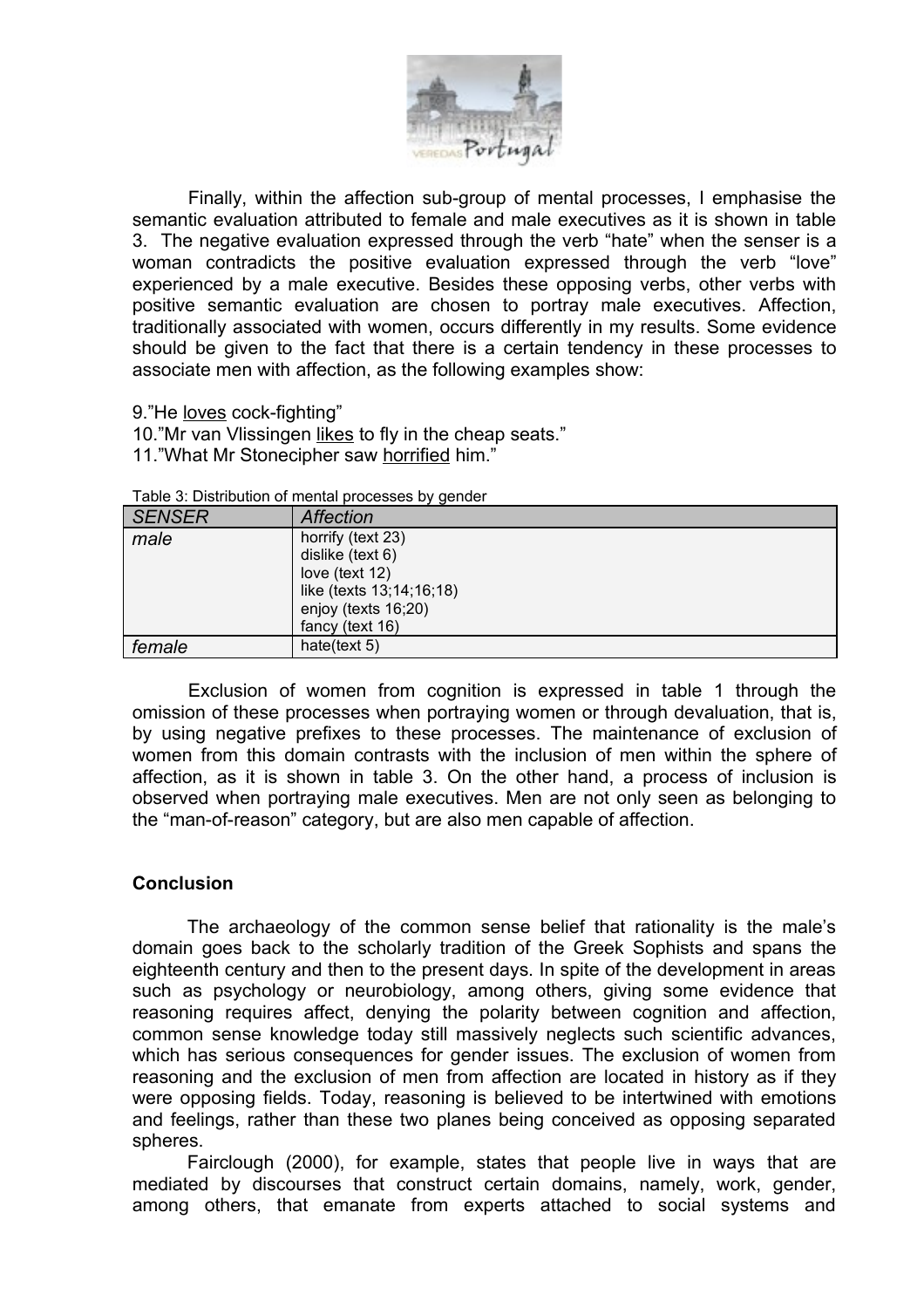

organisations, and which come to them through the mass media. Considering *The Economist* as a magazine inscribed within the professional domain, this is arguably one of those cases where mass media constructs gender professional roles.

Looking at the output of the companies represented here and paying detailed attention to how text producers represent their executives, looking at them as groups, i. e., as men and women, it is worth noticing that, once the concept of reasoning is de-mystified, text producers frame gender according to old rational theories, perpetuating the maintenance of stereotypes. In fact, male and female executives are portrayed according to polarized essentialist definitions of gender. If gender is regarded as socially constructed (Cameron, 1996, 1997; Freed, 1996; West, Lazar, Kramarae 1997; Simpson 1997; Coates 2003) as it is nowadays, then this belief implies a shift in perspective, from viewing male executives as the exclusive "man-ofreason" of organisations to regarding male and female executives as one of many important constructors and executants of organisations whose reasoning requires cognitive skills among cognition and affection.

RESUMO: O objectivo deste artigo é mostrar o aprisionamento do conceito de racionalidade a um paradigma ultrapassado e evidenciar como os jornalistas da revista *The Economist* usam a linguagem para apresentar o mundo interno da mente dos experienciadores - executivo(a)s de topo. Os processos mentais, que codificam significados de cognição, de afeição e de percepção, são o instrumento de análise para mostrar como as mulheres são desvalorizadas semanticamente em relação aos homens.

Palavras- chave: Executivo(a)s; Racionalidade; Representações de género

## **References**

ARISTÓTELES. *Tratado da Política*. Mem Martins: Publicações Europa-América, 1977.

CAMERON, D. What has gender got to do with sex?. *Language & Communication*, 5(1), 19-27, 1985.

CAMERON, Deborah. The language-gender interface: Challenging co-optation. In.: BERGVALL, BING, FREED (Ed.). *Rethinking Language and Gender Research: Theory and Practice*. London and New York: Longman, 31-53, 1996.

BRUNER, J. S., GOODNOW, J., AUSTIN, G. *A Study of Thinking*. New York: Wiley, 1956.

CAMERON, Deborah. Theoretical debates in Feminist Linguistics: Questions of Sex and Gender. In.: WODAK, Ruth (Ed.). *Gender and Discourse*. London: Sage Publications, 21-36, 1997.

COATES, Jennifer. *Men Talk: stories in the making of masculinities*. United Kingdom: Blackwell Publishing, 2003.

DAMÁSIO, António R. *O Erro de Descartes: Emoção, Razão e Cérebro Humano.* Trad. Dora Vicente e Georgina Segurado. 22ª edição. Lisboa: Publicações Europa-América, 2001.

EGGINS, Suzanne. *An Introduction to Systemic Functional Linguistics*. London and New York: Continuum, 1994.